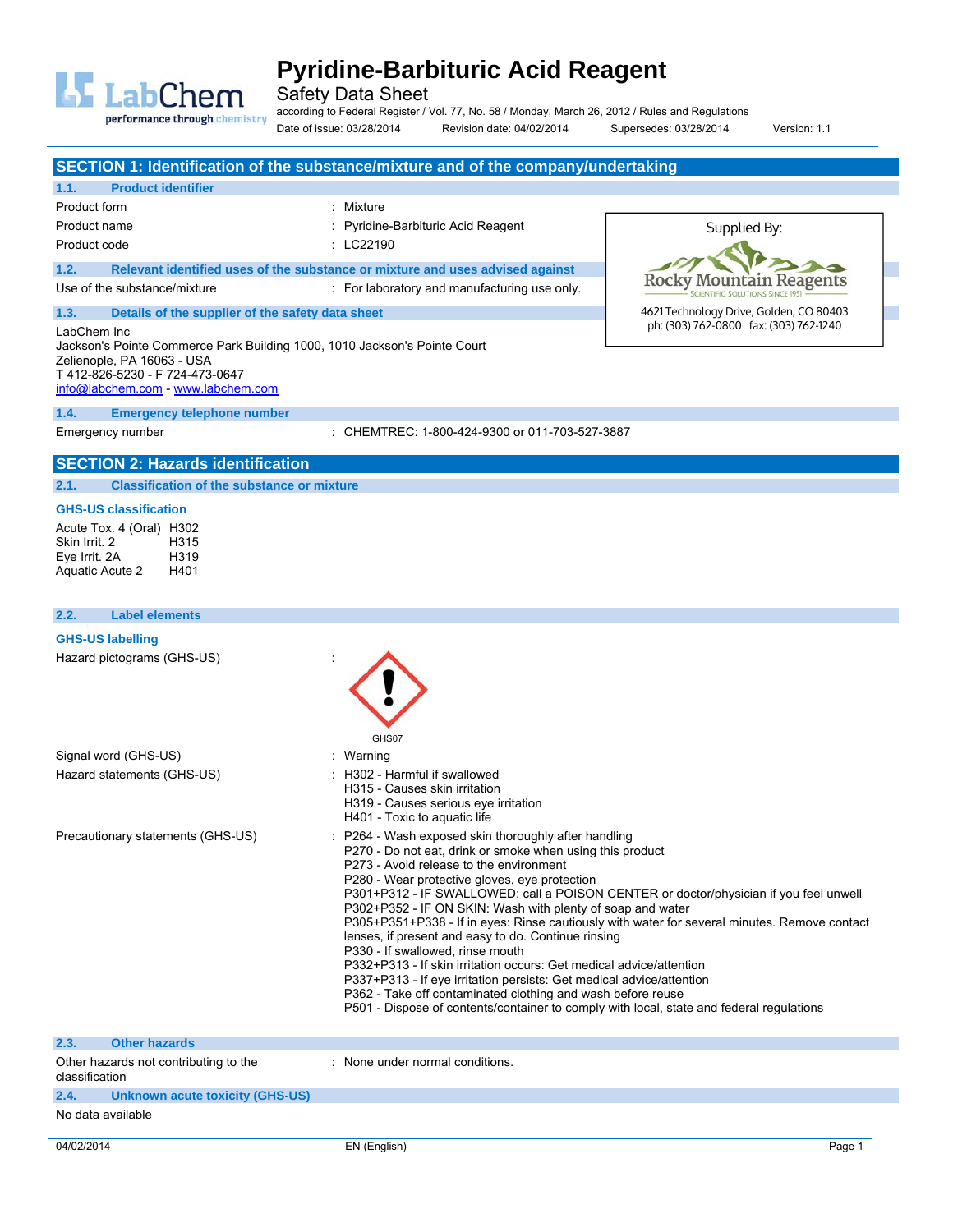Safety Data Sheet

according to Federal Register / Vol. 77, No. 58 / Monday, March 26, 2012 / Rules and Regulations

### **SECTION 3: Composition/information on ingredients**

### **3.1. Substance**

### Not applicable

### Full text of H-phrases: see section 16

| 3.2.<br><b>Mixture</b>     |                           |               |                                                                                                                  |
|----------------------------|---------------------------|---------------|------------------------------------------------------------------------------------------------------------------|
| <b>Name</b>                | <b>Product identifier</b> | $\%$          | <b>GHS-US classification</b>                                                                                     |
| Water                      | (CAS No) 7732-18-5        | $61.6 - 62.6$ | Not classified                                                                                                   |
| Pyridine                   | (CAS No) 110-86-1         | 30            | Flam. Lig. 2, H225<br>Acute Tox. 4 (Oral), H302<br>Acute Tox. 4 (Dermal), H312<br>Aquatic Acute 2, H401          |
| <b>Barbituric Acid</b>     | (CAS No) 67-52-7          | $5 - 6$       | Skin Irrit. 2. H315<br>Eye Irrit. 2A, H319<br>STOT SE 3, H335                                                    |
| Hydrochloric Acid, 37% w/w | (CAS No) 7647-01-0        | 2.4           | Acute Tox. 4 (Oral), H302<br>Skin Corr. 1B, H314<br>Eye Dam. 1, H318<br>STOT SE 3, H335<br>Aquatic Acute 3, H402 |

| <b>SECTION 4: First aid measures</b>                                               |                                                                                                                                                                                     |
|------------------------------------------------------------------------------------|-------------------------------------------------------------------------------------------------------------------------------------------------------------------------------------|
| <b>Description of first aid measures</b><br>4.1.                                   |                                                                                                                                                                                     |
| First-aid measures general                                                         | : Never give anything by mouth to an unconscious person. If you feel unwell, seek medical advice<br>(show the label where possible).                                                |
| First-aid measures after inhalation                                                | : Assure fresh air breathing. Allow the victim to rest.                                                                                                                             |
| First-aid measures after skin contact                                              | : Wash with plenty of soap and water. Wash contaminated clothing before reuse. If skin irritation<br>occurs: Get medical advice/attention.                                          |
| First-aid measures after eye contact                                               | : Rinse cautiously with water for several minutes. Remove contact lenses, if present and easy to<br>do. Continue rinsing. If eye irritation persists: Get medical advice/attention. |
| First-aid measures after ingestion                                                 | : Rinse mouth. Do NOT induce vomiting. Obtain emergency medical attention. Call a POISON<br>CENTER/doctor/physician if you feel unwell.                                             |
| 4.2.<br>Most important symptoms and effects, both acute and delayed                |                                                                                                                                                                                     |
| Symptoms/injuries after skin contact                                               | : Causes skin irritation.                                                                                                                                                           |
| Symptoms/injuries after eye contact                                                | : Causes serious eye irritation.                                                                                                                                                    |
| Symptoms/injuries after ingestion                                                  | : Swallowing a small quantity of this material will result in serious health hazard.                                                                                                |
| 4.3.<br>Indication of any immediate medical attention and special treatment needed |                                                                                                                                                                                     |

### Obtain medical assistance.

|            | <b>SECTION 5: Firefighting measures</b>               |                                                                                                                                                                      |
|------------|-------------------------------------------------------|----------------------------------------------------------------------------------------------------------------------------------------------------------------------|
| 5.1.       | <b>Extinguishing media</b>                            |                                                                                                                                                                      |
|            | Suitable extinguishing media                          | : Foam. Dry powder. Carbon dioxide. Water spray. Sand.                                                                                                               |
|            | Unsuitable extinguishing media                        | : Do not use a heavy water stream.                                                                                                                                   |
| 5.2.       | Special hazards arising from the substance or mixture |                                                                                                                                                                      |
|            | No additional information available                   |                                                                                                                                                                      |
| 5.3.       | <b>Advice for firefighters</b>                        |                                                                                                                                                                      |
|            | Firefighting instructions                             | : Use water spray or fog for cooling exposed containers. Exercise caution when fighting any<br>chemical fire. Prevent fire-fighting water from entering environment. |
|            | Protection during firefighting                        | : Do not enter fire area without proper protective equipment, including respiratory protection.                                                                      |
|            | <b>SECTION 6: Accidental release measures</b>         |                                                                                                                                                                      |
| 6.1.       |                                                       | Personal precautions, protective equipment and emergency procedures                                                                                                  |
| 6.1.1.     | For non-emergency personnel                           |                                                                                                                                                                      |
|            | Protective equipment                                  | : Safety glasses. Gloves. Combined gas/dust mask with filter type A/P2.                                                                                              |
|            | Emergency procedures                                  | : Evacuate unnecessary personnel.                                                                                                                                    |
| 6.1.2.     | For emergency responders                              |                                                                                                                                                                      |
|            | Protective equipment                                  | Equip cleanup crew with proper protection.                                                                                                                           |
|            | Emergency procedures                                  | : Ventilate area.                                                                                                                                                    |
| 04/02/2014 |                                                       | 2/8<br>EN (English)                                                                                                                                                  |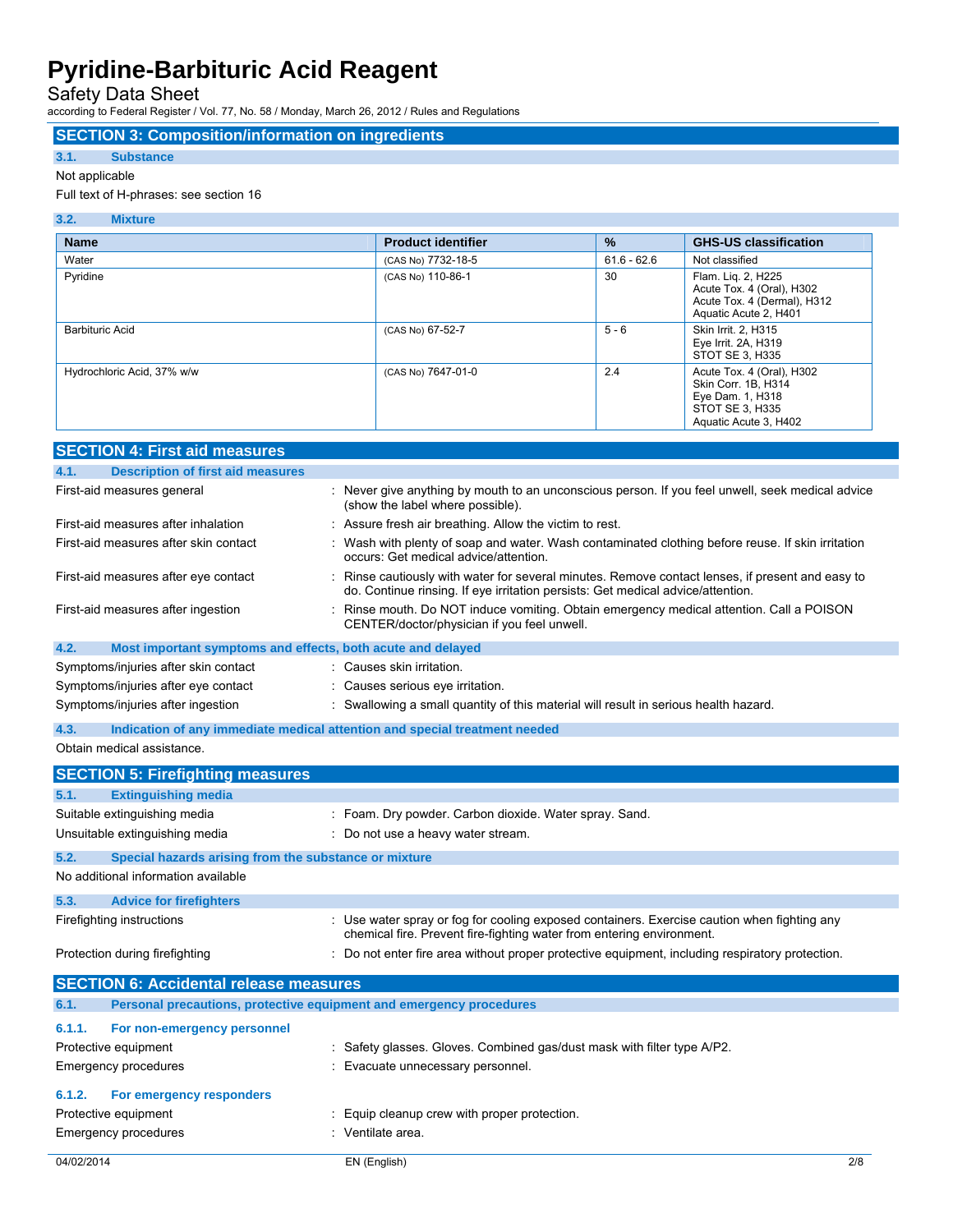| <b>Safety Data Sheet</b><br>according to Federal Register / Vol. 77, No. 58 / Monday, March 26, 2012 / Rules and Regulations              |                                                                                                                                                                                                        |  |  |  |
|-------------------------------------------------------------------------------------------------------------------------------------------|--------------------------------------------------------------------------------------------------------------------------------------------------------------------------------------------------------|--|--|--|
| 6.2.<br><b>Environmental precautions</b>                                                                                                  |                                                                                                                                                                                                        |  |  |  |
| Prevent entry to sewers and public waters. Notify authorities if liquid enters sewers or public waters. Avoid release to the environment. |                                                                                                                                                                                                        |  |  |  |
| 6.3.<br>Methods and material for containment and cleaning up                                                                              |                                                                                                                                                                                                        |  |  |  |
| Methods for cleaning up                                                                                                                   | : Soak up spills with inert solids, such as clay or diatomaceous earth as soon as possible. Collect<br>spillage. Store away from other materials.                                                      |  |  |  |
| <b>Reference to other sections</b><br>6.4.                                                                                                |                                                                                                                                                                                                        |  |  |  |
| See Heading 8. Exposure controls and personal protection.                                                                                 |                                                                                                                                                                                                        |  |  |  |
| <b>SECTION 7: Handling and storage</b>                                                                                                    |                                                                                                                                                                                                        |  |  |  |
| 7.1.<br><b>Precautions for safe handling</b>                                                                                              |                                                                                                                                                                                                        |  |  |  |
| Precautions for safe handling                                                                                                             | : Wash hands and other exposed areas with mild soap and water before eating, drinking or<br>smoking and when leaving work. Provide good ventilation in process area to prevent formation of<br>vapour. |  |  |  |
| Hygiene measures                                                                                                                          | Do not eat, drink or smoke when using this product. Wash exposed skin thoroughly after<br>handling.                                                                                                    |  |  |  |
| 7.2.<br>Conditions for safe storage, including any incompatibilities                                                                      |                                                                                                                                                                                                        |  |  |  |
| Storage conditions                                                                                                                        | : Keep only in the original container in a cool, well ventilated place away from : Ignition sources,<br>Heat sources, incompatible materials. Keep container closed when not in use. Refrigerate.      |  |  |  |
| Incompatible products                                                                                                                     | : Strong oxidizers.                                                                                                                                                                                    |  |  |  |
| Incompatible materials                                                                                                                    | Sources of ignition. Direct sunlight.                                                                                                                                                                  |  |  |  |
| 7.3.<br>Specific end use(s)                                                                                                               |                                                                                                                                                                                                        |  |  |  |
| No additional information available                                                                                                       |                                                                                                                                                                                                        |  |  |  |

## **SECTION 8: Exposure controls/personal protection**

### **8.1. Control parameters**

| <b>Pyridine (110-86-1)</b> |                                     |                      |
|----------------------------|-------------------------------------|----------------------|
| <b>USA ACGIH</b>           | ACGIH TWA (mg/m <sup>3</sup> )      | $3.1 \text{ mg/m}^3$ |
| USA ACGIH                  | ACGIH TWA (ppm)                     | l ppm                |
| <b>USA ACGIH</b>           | ACGIH STEL (ppm)                    | 1 ppm                |
| <b>USA OSHA</b>            | OSHA PEL (TWA) (mg/m <sup>3</sup> ) | $15 \text{ mg/m}^3$  |
| <b>USA OSHA</b>            | OSHA PEL (TWA) (ppm)                | 5 ppm                |

#### **8.2. Exposure controls**

| Appropriate engineering controls | : Emergency eye wash fountains and safety showers should be available in the immediate vicinity<br>of any potential exposure. Ensure adequate ventilation. |
|----------------------------------|------------------------------------------------------------------------------------------------------------------------------------------------------------|
| Personal protective equipment    | : Avoid all unnecessary exposure.                                                                                                                          |
| Hand protection                  | : Wear protective gloves.                                                                                                                                  |
| Eye protection                   | : Chemical goggles or safety glasses.                                                                                                                      |
| Skin and body protection         | : Wear suitable protective clothing.                                                                                                                       |
| Respiratory protection           | : Wear appropriate mask.                                                                                                                                   |
| Other information                | : Do not eat, drink or smoke during use.                                                                                                                   |

## **SECTION 9: Physical and chemical properties**

| Information on basic physical and chemical properties<br>9.1. |                                |
|---------------------------------------------------------------|--------------------------------|
| Physical state                                                | : Liquid                       |
| Colour                                                        | : Colourless.                  |
| Odour                                                         | : characteristic.              |
| Odour threshold                                               | : No data available            |
| рH                                                            | $\therefore$ No data available |
| Relative evaporation rate (butylacetate=1)                    | : No data available            |
| Melting point                                                 | : No data available            |
| Freezing point                                                | $\therefore$ No data available |
| Boiling point                                                 | : No data available            |
| Flash point                                                   | : No data available            |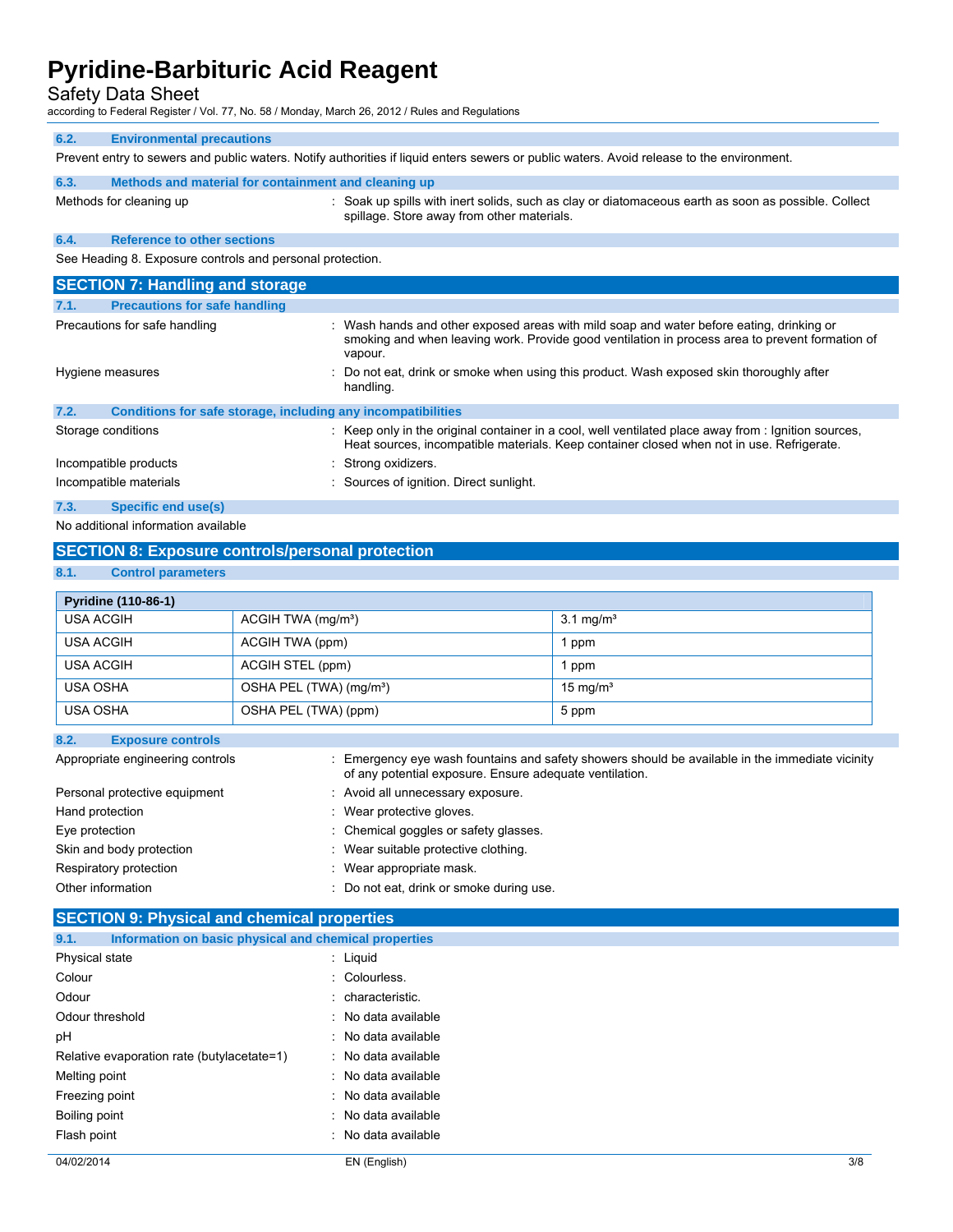## Safety Data Sheet

according to Federal Register / Vol. 77, No. 58 / Monday, March 26, 2012 / Rules and Regulations

| Self ignition temperature        | : No data available |
|----------------------------------|---------------------|
| Decomposition temperature        | No data available   |
| Flammability (solid, gas)        | No data available   |
| Vapour pressure                  | No data available   |
| Relative vapour density at 20 °C | No data available   |
| Relative density                 | No data available   |
| Solubility                       | : Soluble in water. |
| Log Pow                          | No data available   |
| Log Kow                          | No data available   |
| Viscosity, kinematic             | No data available   |
| Viscosity, dynamic               | No data available   |
| <b>Explosive properties</b>      | No data available   |
| Oxidising properties             | No data available   |
| <b>Explosive limits</b>          | No data available   |
|                                  |                     |

**9.2. Other information** 

No additional information available

## **SECTION 10: Stability and reactivity 10.1. Reactivity**  No additional information available **10.2. Chemical stability**  Unstable on exposure to heat. **10.3. Possibility of hazardous reactions**  Not established. **10.4. Conditions to avoid**  Direct sunlight. Extremely high or low temperatures. **10.5. Incompatible materials**  Strong oxidizers.

**10.6. Hazardous decomposition products** 

Nitrogen oxides. Carbon monoxide. Carbon dioxide. Hydrogen chloride.

## **SECTION 11: Toxicological information**

**11.1. Information on toxicological effects** 

Acute toxicity **in the set of the set of the set of the set of the set of the set of the set of the set of the set of the set of the set of the set of the set of the set of the set of the set of the set of the set of the s** 

| Pyridine (110-86-1)                    |                                |
|----------------------------------------|--------------------------------|
| LD50 oral rat                          | > 891 mg/kg (Rat)              |
| LD50 dermal rabbit                     | 1120 mg/kg (Rabbit)            |
| LC50 inhalation rat (mg/l)             | 14.25 mg/l/4h                  |
| Hydrochloric Acid, 37% w/w (7647-01-0) |                                |
| LD50 oral rat                          | 700 mg/kg                      |
| LD50 dermal rabbit                     | 5010 mg/kg                     |
| Water (7732-18-5)                      |                                |
| LD50 oral rat                          | $\geq 90000$ mg/kg             |
| Barbituric Acid (67-52-7)              |                                |
| LD50 oral rat                          | > 5000 mg/kg (Rat)             |
| Skin corrosion/irritation              | : Causes skin irritation.      |
| Serious eye damage/irritation          | Causes serious eye irritation. |
| Respiratory or skin sensitisation      | Not classified                 |
| Germ cell mutagenicity                 | : Not classified               |
| Carcinogenicity                        | : Not classified               |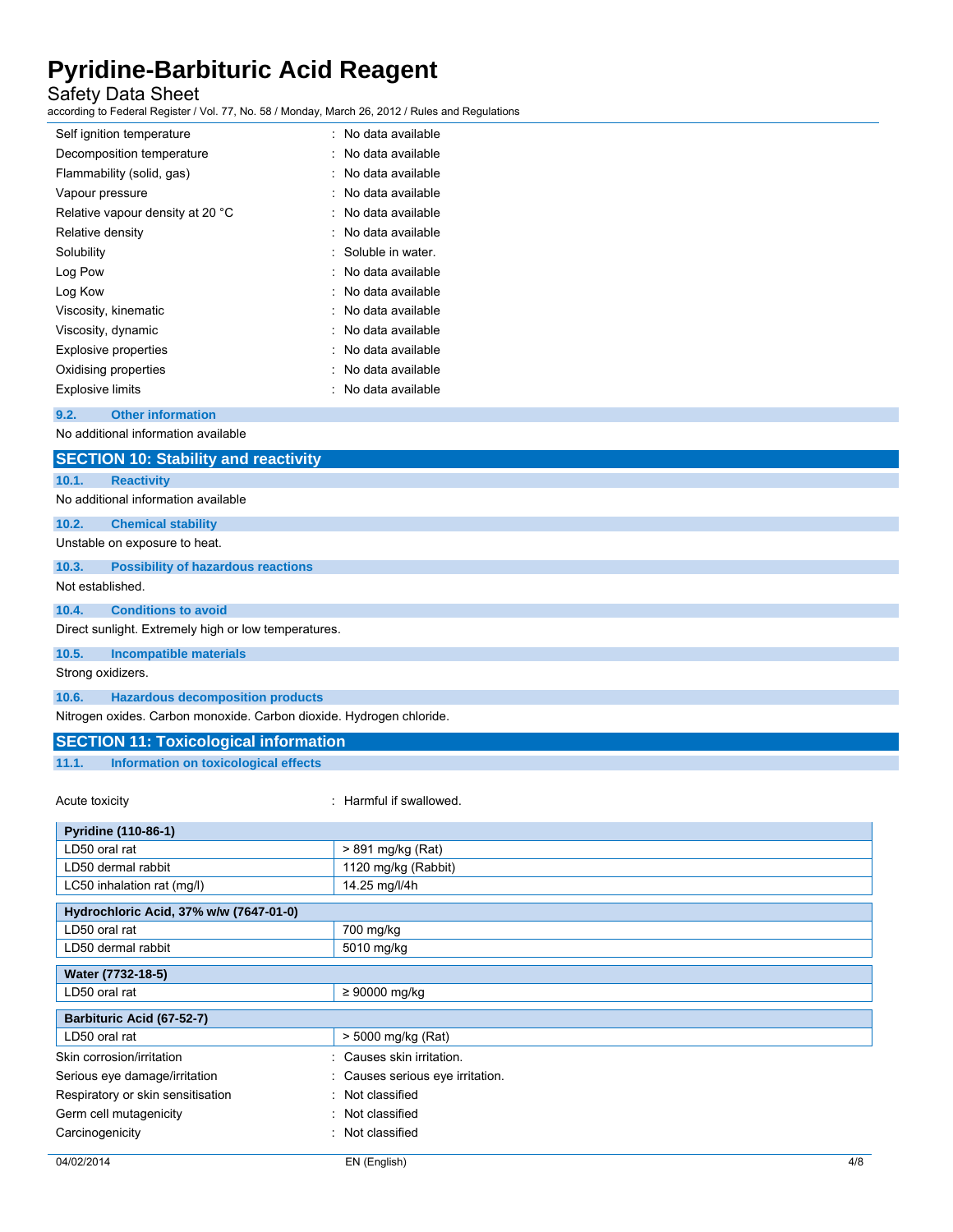## Safety Data Sheet

according to Federal Register / Vol. 77, No. 58 / Monday, March 26, 2012 / Rules and Regulations

| <b>Pyridine (110-86-1)</b>                             |                                                                                         |
|--------------------------------------------------------|-----------------------------------------------------------------------------------------|
| IARC group                                             | 3 - Not classifiable                                                                    |
| Hydrochloric Acid, 37% w/w (7647-01-0)                 |                                                                                         |
| IARC group                                             | 3 - Not classifiable                                                                    |
| Reproductive toxicity                                  | Not classified                                                                          |
| Specific target organ toxicity (single exposure)       | : Not classified                                                                        |
|                                                        |                                                                                         |
| Specific target organ toxicity (repeated<br>exposure)  | : Not classified                                                                        |
| Aspiration hazard                                      | Not classified                                                                          |
| Potential Adverse human health effects and<br>symptoms | Based on available data, the classification criteria are not met. Harmful if swallowed. |
| Symptoms/injuries after skin contact                   | : Causes skin irritation.                                                               |
| Symptoms/injuries after eye contact                    | : Causes serious eye irritation.                                                        |
| Symptoms/injuries after ingestion                      | Swallowing a small quantity of this material will result in serious health hazard.      |
| Likely routes of exposure                              | Inhalation; Skin and eye contact                                                        |

## **SECTION 12: Ecological information**

**12.1. Toxicity** 

Ecology - water  $\qquad \qquad$ : Toxic to aquatic life.

TLM fish 1 282 ppm (96 h; Gambusia affinis; Pure substance)

| <b>Pyridine (110-86-1)</b>                |                                                      |
|-------------------------------------------|------------------------------------------------------|
| LC50 fishes 1                             | 4.6 mg/l 96 h; Salmo gairdneri (Oncorhynchus mykiss) |
| LC50 other aquatic organisms 1            | 1400 mg/l (48 h; Bufo sp.)                           |
| EC50 Daphnia 1                            | 240 mg/l (24 h; Daphnia magna)                       |
| LC50 fish 2                               | 26 mg/l (96 h; Cyprinus carpio)                      |
| EC50 Daphnia 2                            | 495 mg/l (48 h; Daphnia magna)                       |
| TLM fish 1                                | 1350 mg/l (24 h; Gambusia affinis; Turbulent water)  |
| TLM fish 2                                | 1350 mg/l (96 h; Pisces)                             |
| TLM other aquatic organisms 1             | 100 - 1000,96 h                                      |
| Threshold limit other aquatic organisms 1 | 1400 mg/l (48 h; Bufo sp.)                           |
| Threshold limit algae 1                   | 28 mg/l (192 h; Microcystis aeruginosa)              |
| Threshold limit algae 2                   | 120 mg/l (168 h; Scenedesmus quadricauda)            |
| Hydrochloric Acid, 37% w/w (7647-01-0)    |                                                      |
| LC50 fishes 1                             | 282 mg/l (96 h; Gambusia affinis; Pure substance)    |
| EC50 Daphnia 1                            | < 56 mg/l (72 h; Daphnia magna; Pure substance)      |
| LC50 fish 2                               | 862 mg/l (Leuciscus idus; Pure substance)            |

### **12.2. Persistence and degradability**

| <b>Pyridine-Barbituric Acid Reagent</b> |                                                                                                                      |  |  |
|-----------------------------------------|----------------------------------------------------------------------------------------------------------------------|--|--|
| Persistence and degradability           | Not established.                                                                                                     |  |  |
|                                         |                                                                                                                      |  |  |
| <b>Pyridine (110-86-1)</b>              |                                                                                                                      |  |  |
| Persistence and degradability           | Readily biodegradable in water. Non degradable in the soil. Biodegradable in the soil under<br>anaerobic conditions. |  |  |
| Biochemical oxygen demand (BOD)         | 1.15 g $O^2$ /g substance                                                                                            |  |  |
| Chemical oxygen demand (COD)            | 0.05 g O <sup>2</sup> /g substance                                                                                   |  |  |
| ThOD                                    | 2.23 g O <sup>2</sup> /g substance                                                                                   |  |  |
| BOD (% of ThOD)                         | 0.52 % ThOD                                                                                                          |  |  |
|                                         |                                                                                                                      |  |  |
| Hydrochloric Acid, 37% w/w (7647-01-0)  |                                                                                                                      |  |  |
| Persistence and degradability           | Biodegradability: not applicable. No (test)data on mobility of the components of the mixture<br>available.           |  |  |
| Biochemical oxygen demand (BOD)         | Not applicable                                                                                                       |  |  |
| Chemical oxygen demand (COD)            | Not applicable                                                                                                       |  |  |
| ThOD                                    | Not applicable                                                                                                       |  |  |
| 04/02/2014                              | 5/8<br>EN (English)                                                                                                  |  |  |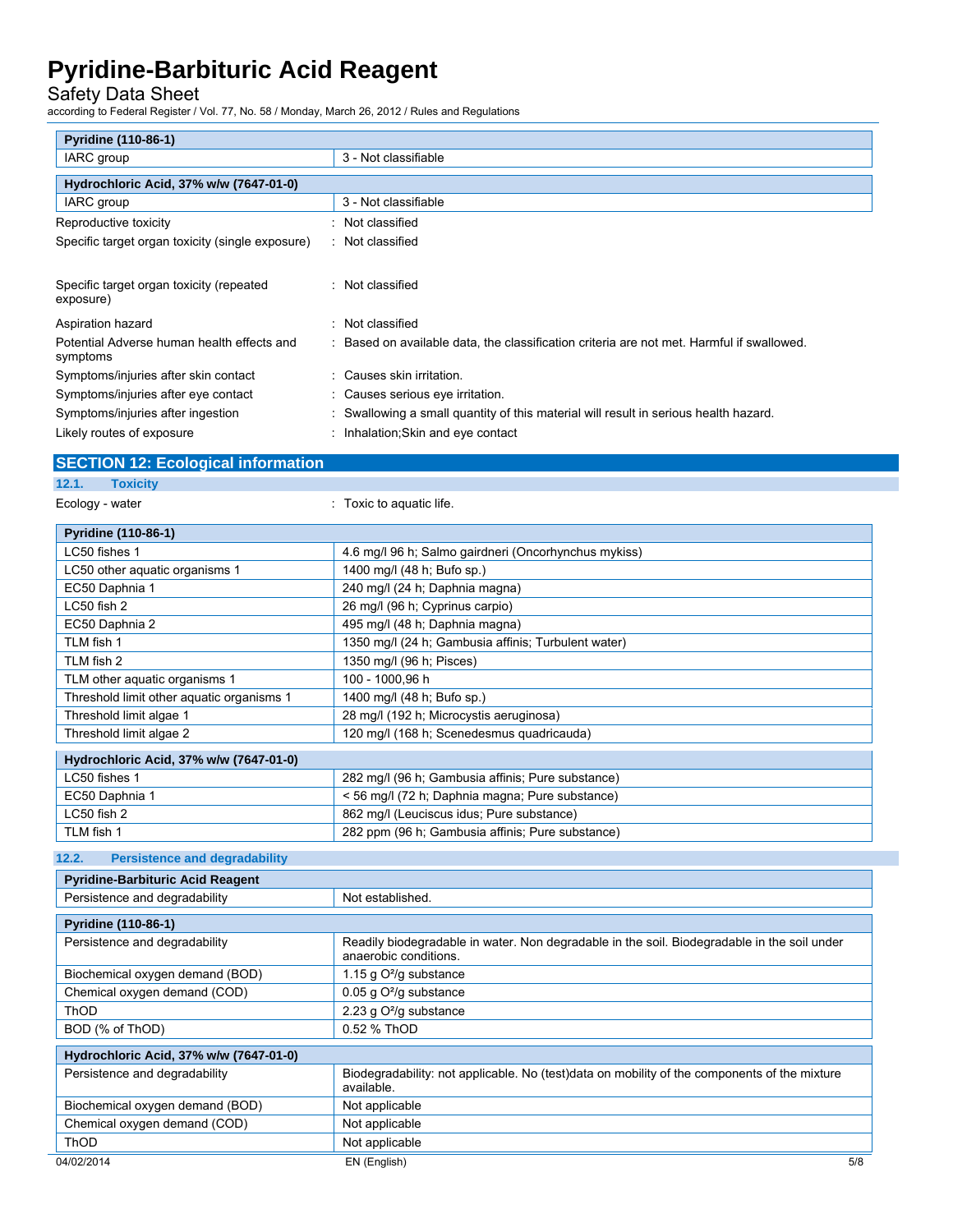Safety Data Sheet

according to Federal Register / Vol. 77, No. 58 / Monday, March 26, 2012 / Rules and Regulations

| Hydrochloric Acid, 37% w/w (7647-01-0)                                    |                                                                                                                                                                 |
|---------------------------------------------------------------------------|-----------------------------------------------------------------------------------------------------------------------------------------------------------------|
| BOD (% of ThOD)                                                           | Not applicable                                                                                                                                                  |
| Water (7732-18-5)                                                         |                                                                                                                                                                 |
| Persistence and degradability                                             | Not established.                                                                                                                                                |
| Barbituric Acid (67-52-7)                                                 |                                                                                                                                                                 |
| Persistence and degradability                                             | Biodegradability in water: no data available.                                                                                                                   |
| 12.3.<br><b>Bioaccumulative potential</b>                                 |                                                                                                                                                                 |
| <b>Pyridine-Barbituric Acid Reagent</b>                                   |                                                                                                                                                                 |
| Bioaccumulative potential                                                 | Not established.                                                                                                                                                |
| Pyridine (110-86-1)                                                       |                                                                                                                                                                 |
| Log Pow                                                                   | 0.65 - 1.04 (Experimental value)                                                                                                                                |
| Bioaccumulative potential                                                 | Low potential for bioaccumulation (Log Kow < 4).                                                                                                                |
| Hydrochloric Acid, 37% w/w (7647-01-0)                                    |                                                                                                                                                                 |
| Log Pow                                                                   | $0.25$ (QSAR)                                                                                                                                                   |
| Bioaccumulative potential                                                 | Low potential for bioaccumulation (Log Kow < 4).                                                                                                                |
| Water (7732-18-5)                                                         |                                                                                                                                                                 |
| Bioaccumulative potential                                                 | Not established.                                                                                                                                                |
| Barbituric Acid (67-52-7)                                                 |                                                                                                                                                                 |
| Bioaccumulative potential                                                 | No bioaccumulation data available.                                                                                                                              |
| 12.4.<br><b>Mobility in soil</b>                                          |                                                                                                                                                                 |
| Pyridine (110-86-1)                                                       |                                                                                                                                                                 |
| Surface tension                                                           | 0.038 N/m (20 $°C$ )                                                                                                                                            |
| Hydrochloric Acid, 37% w/w (7647-01-0)                                    |                                                                                                                                                                 |
| Ecology - soil                                                            | May be harmful to plant growth, blooming and fruit formation.                                                                                                   |
| 12.5.<br><b>Other adverse effects</b>                                     |                                                                                                                                                                 |
| Other information                                                         | : Avoid release to the environment.                                                                                                                             |
| <b>SECTION 13: Disposal considerations</b>                                |                                                                                                                                                                 |
| 13.1.<br><b>Waste treatment methods</b>                                   |                                                                                                                                                                 |
|                                                                           |                                                                                                                                                                 |
| Waste disposal recommendations                                            | : Dispose in a safe manner in accordance with local/national regulations. Dispose of<br>contents/container to comply with local, state and federal regulations. |
| Ecology - waste materials                                                 | : Avoid release to the environment.                                                                                                                             |
|                                                                           |                                                                                                                                                                 |
| <b>SECTION 14: Transport information</b><br>In accordance with DOT        |                                                                                                                                                                 |
| No dangerous good in sense of transport regulations                       |                                                                                                                                                                 |
| <b>Additional information</b>                                             |                                                                                                                                                                 |
| Other information                                                         | : No supplementary information available.                                                                                                                       |
|                                                                           |                                                                                                                                                                 |
| <b>ADR</b>                                                                |                                                                                                                                                                 |
| Transport document description                                            |                                                                                                                                                                 |
| <b>Transport by sea</b><br>No additional information available            |                                                                                                                                                                 |
|                                                                           |                                                                                                                                                                 |
| <b>Air transport</b><br>No additional information available               |                                                                                                                                                                 |
|                                                                           |                                                                                                                                                                 |
| <b>SECTION 15: Regulatory information</b><br>15.1. US Federal regulations |                                                                                                                                                                 |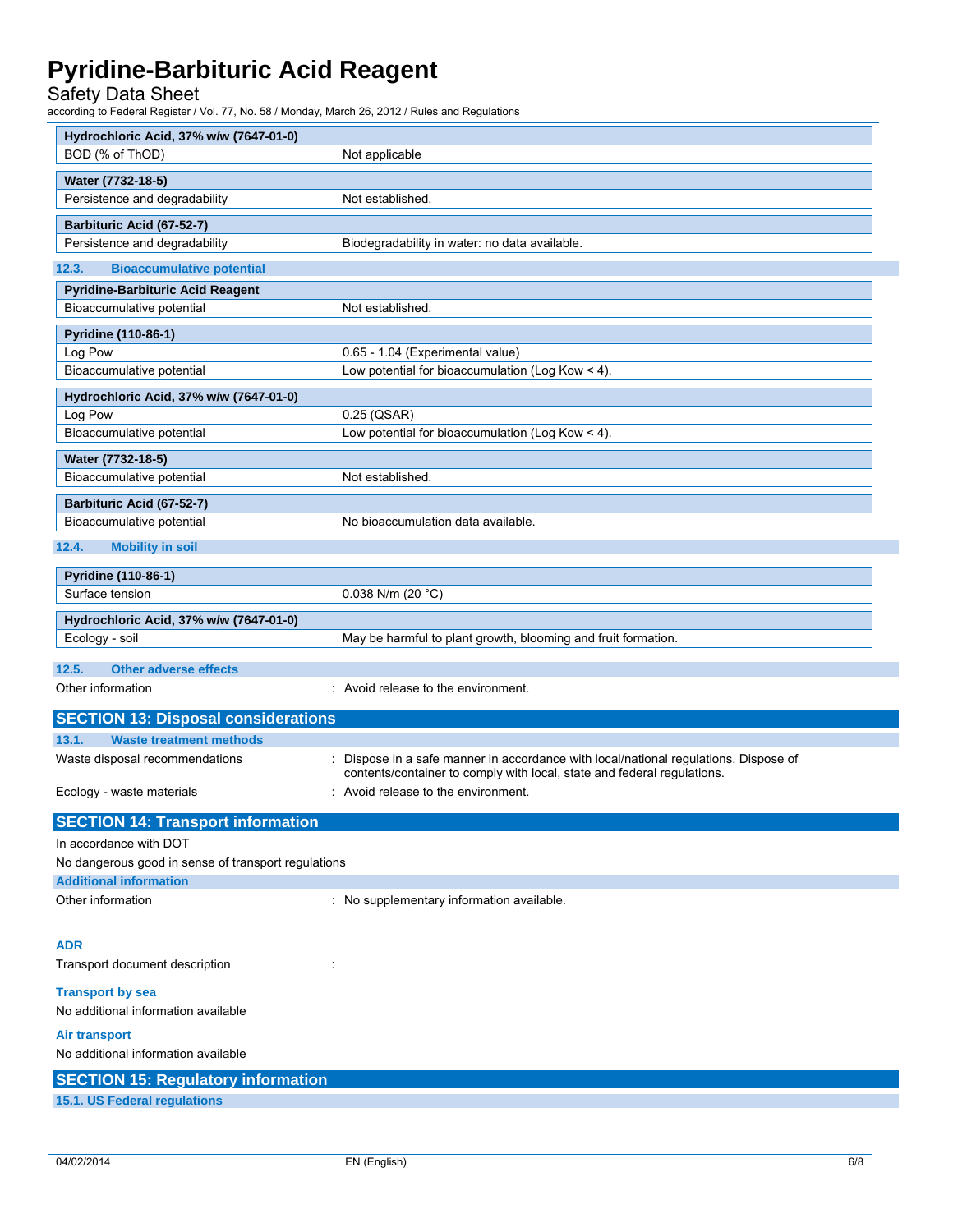## Safety Data Sheet

according to Federal Register / Vol. 77, No. 58 / Monday, March 26, 2012 / Rules and Regulations

| Pyridine (110-86-1)                                                                                                                                   |                                                                 |  |  |
|-------------------------------------------------------------------------------------------------------------------------------------------------------|-----------------------------------------------------------------|--|--|
| Listed on the United States TSCA (Toxic Substances Control Act) inventory<br>Listed on SARA Section 313 (Specific toxic chemical listings)            |                                                                 |  |  |
| RQ (Reportable quantity, section 304 of EPA's<br>1000 lb<br>List of Lists):                                                                           |                                                                 |  |  |
| SARA Section 311/312 Hazard Classes<br>Fire hazard<br>Immediate (acute) health hazard                                                                 |                                                                 |  |  |
| Hydrochloric Acid, 37% w/w (7647-01-0)                                                                                                                |                                                                 |  |  |
| Listed on the United States TSCA (Toxic Substances Control Act) inventory                                                                             |                                                                 |  |  |
| RQ (Reportable quantity, section 304 of EPA's<br>5000 lb<br>List of Lists):                                                                           |                                                                 |  |  |
| SARA Section 311/312 Hazard Classes                                                                                                                   | Immediate (acute) health hazard                                 |  |  |
| Water (7732-18-5)                                                                                                                                     |                                                                 |  |  |
| Listed on the United States TSCA (Toxic Substances Control Act) inventory                                                                             |                                                                 |  |  |
| Barbituric Acid (67-52-7)                                                                                                                             |                                                                 |  |  |
| Listed on the United States TSCA (Toxic Substances Control Act) inventory                                                                             |                                                                 |  |  |
| 15.2. International regulations                                                                                                                       |                                                                 |  |  |
| <b>CANADA</b>                                                                                                                                         |                                                                 |  |  |
| <b>Pyridine-Barbituric Acid Reagent</b>                                                                                                               |                                                                 |  |  |
| <b>WHMIS Classification</b><br>Class D Division 2 Subdivision B - Toxic material causing other toxic effects                                          |                                                                 |  |  |
| Pyridine (110-86-1)                                                                                                                                   |                                                                 |  |  |
| Listed on the Canadian DSL (Domestic Sustances List) inventory.                                                                                       |                                                                 |  |  |
| <b>WHMIS Classification</b><br>Class B Division 2 - Flammable Liquid<br>Class D Division 2 Subdivision B - Toxic material causing other toxic effects |                                                                 |  |  |
| Hydrochloric Acid, 37% w/w (7647-01-0)                                                                                                                |                                                                 |  |  |
| Listed on the Canadian DSL (Domestic Sustances List) inventory.                                                                                       |                                                                 |  |  |
| <b>WHMIS Classification</b><br>Class E - Corrosive Material                                                                                           |                                                                 |  |  |
| Water (7732-18-5)                                                                                                                                     |                                                                 |  |  |
| Listed on the Canadian DSL (Domestic Sustances List) inventory.                                                                                       |                                                                 |  |  |
| <b>WHMIS Classification</b>                                                                                                                           | Uncontrolled product according to WHMIS classification criteria |  |  |
| Barbituric Acid (67-52-7)                                                                                                                             |                                                                 |  |  |
| Listed on the Canadian DSL (Domestic Sustances List) inventory.                                                                                       |                                                                 |  |  |

### **EU-Regulations**

No additional information available

#### **Classification according to Regulation (EC) No. 1272/2008 [CLP]**

### **Classification according to Directive 67/548/EEC or 1999/45/EC**  Not classified

**15.2.2. National regulations** 

| <b>Pyridine (110-86-1)</b>                            |
|-------------------------------------------------------|
| Listed on the Canadian Ingredient Disclosure List     |
|                                                       |
| Hydrochloric Acid, 37% w/w (7647-01-0)                |
| Listed on the Canadian Ingredient Disclosure List     |
|                                                       |
| Water (7732-18-5)                                     |
| Not listed on the Canadian Ingredient Disclosure List |